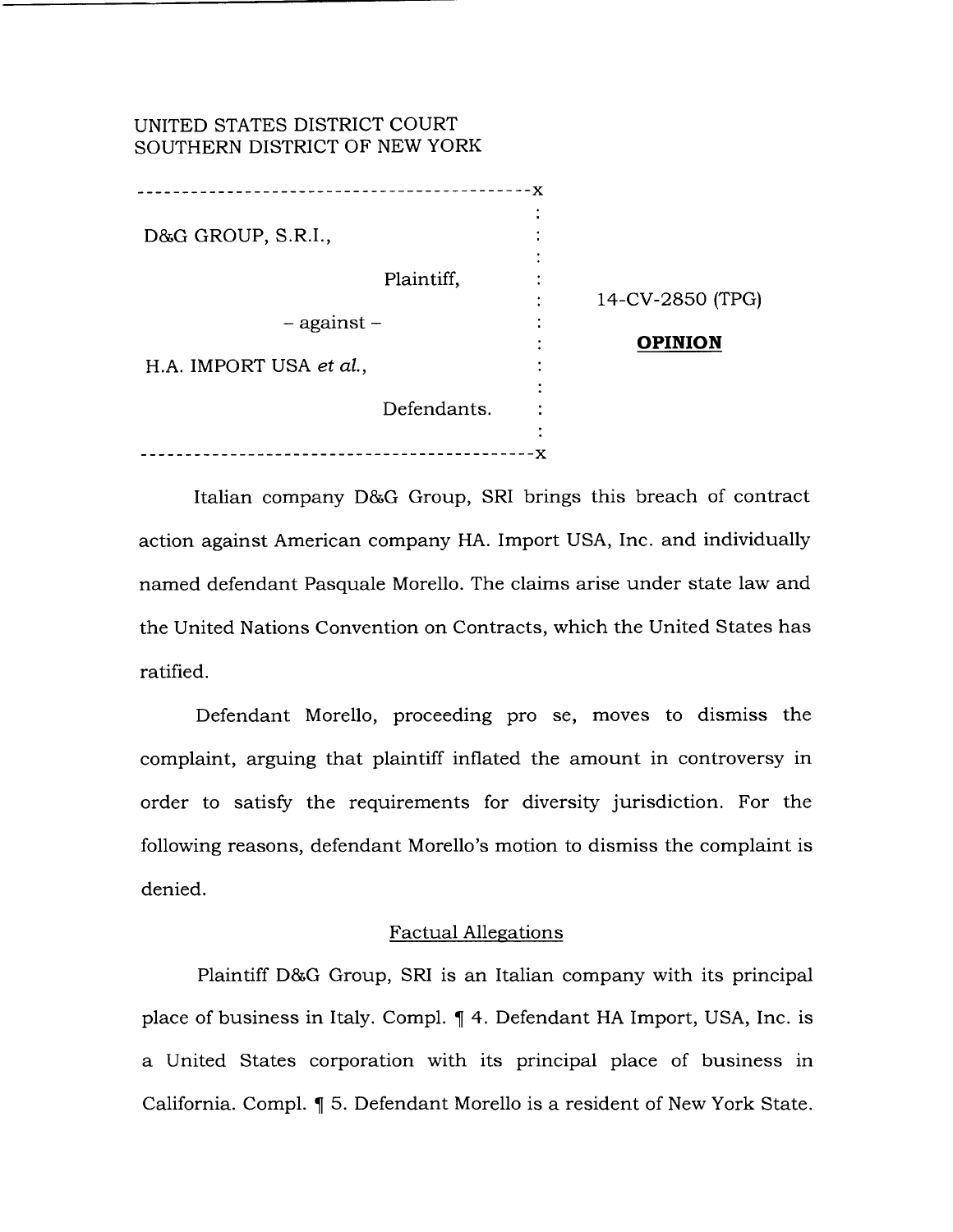Compl.  $\llbracket$  6. From November of 2012 until April of 2013, defendants ordered food products from plaintiff to be shipped from Italy to New York City. Compl.  $\P$  10. Defendants agreed to pay plaintiff the value of the goods, which were "worth more than  $$86,000."$  Compl.  $\P$  10. Defendant Morello contracted with plaintiff individually and "never asserted that he was merely acting as an officer of HA Import USA, Inc." Compl.  $\P$  13.

In August of 2012, defendant Morello tendered partial payment for the goods by personal check in the amount of  $$10,000$ . Compl.  $\P$ 14. In January of 2014, plaintiff submitted a letter to defendants demanding payment for an outstanding balance of \$96,521.29. Compl.  $\llbracket$  15. Defendants have refused to tender payment on the outstanding principal balance and have not offered to return the goods. Compl.  $\P\P$  16-17. Plaintiff brings suit for breach of contract pursuant to Article 74 of the United Nations Convention on Contracts for the International Sale of Goods and pursuant to New York law. Compl.  $\P$  18-25. Plaintiff seeks \$96,521.29 plus interest. Compl. at 4.

Defendant Morello moves to dismiss the action for lack of subject matter jurisdiction, arguing that the amount in controversy is less than \$75,000. Dkt. # 7.

### Discussion

Defendant moves under Federal Rule of Civil Procedure 12(b)(1) to dismiss the case for lack of subject matter jurisdiction. In deciding a motion to dismiss pursuant to Rule 12(b)(1), the court will accept the

- 2 -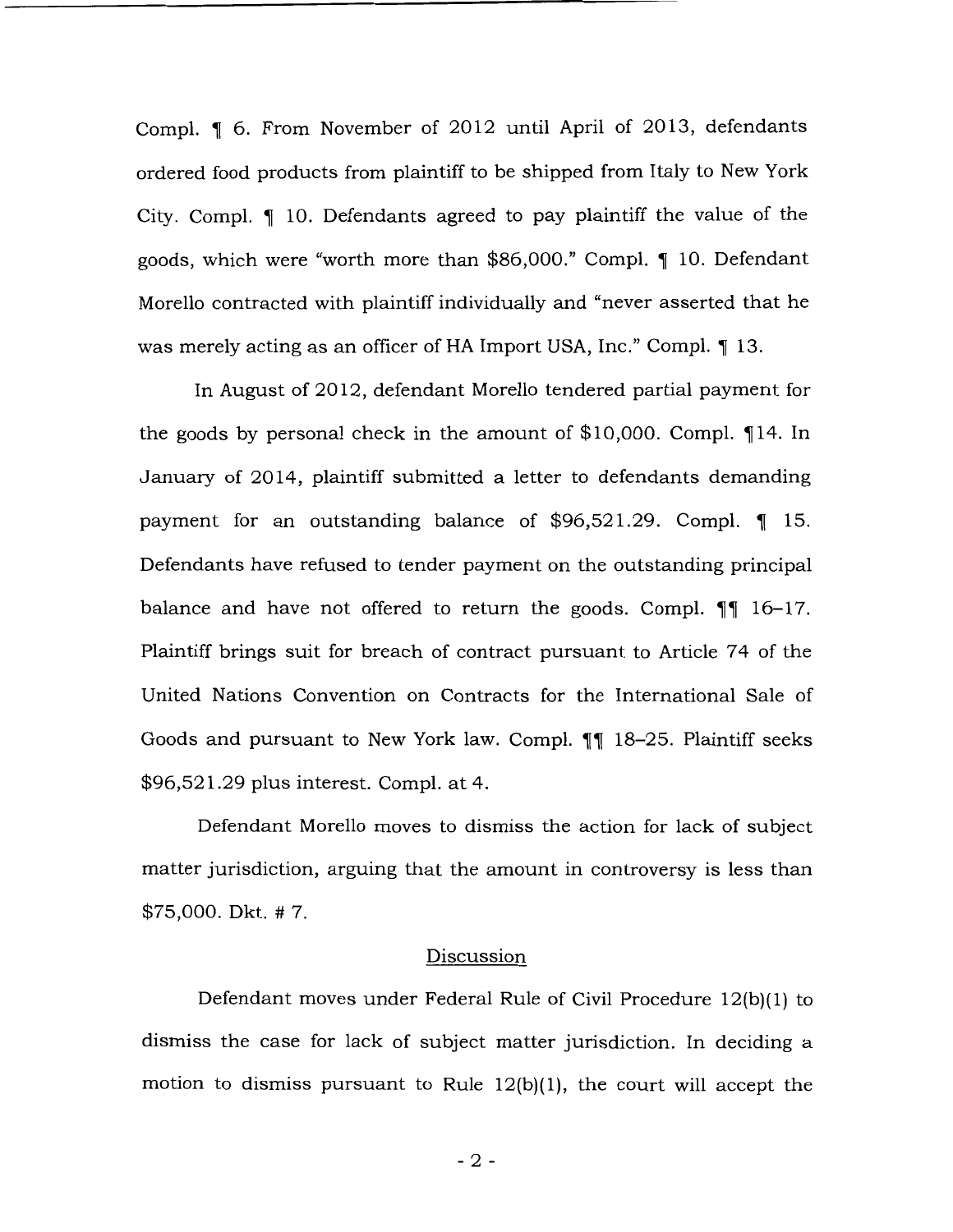factual allegations in the complaint as true and draw all reasonable inferences in the plaintiff's favor. See Aurecchione v. Schoolman Transp. Sys., Inc., 426 F.3d 635, 638 (2d Cir. 2005).

As to the motion, one basis of federal jurisdiction is diversity of citizenship. 28 U.S.C. § 1332. The amount in controversy must exceed \$75,000. Id. § 1332(a). Federal courts also have jurisdiction over treaty matters. Federal courts have jurisdiction over all civil actions arising under the treaties of the United States. 28 U.S.C. § 1331. The United Nations Convention on Contracts for the International Sale of Goods ("CISG") is a multilateral treaty between several sovereign states, including the United States and the Italian Republic. Delchi Carrier SPA v. Rotorex Corp., 71 F.3d 1024, 1028 (2d Cir. 1995). The CISG provides a private right of action enforceable in federal court. Id., see also Hanwha Corp. v. Cedar Petrochemicals, Inc., 760 F. Supp. 2d 426, 430 (S.D.N.Y. 2011). Among other things, the CISG provides for damages where there is a breach of contract involving the sale of goods. CISG art. 74, *reprinted in* 15 U.S.C. App.

Finally, 28 U.S.C. § 1367 provides federal courts with "supplemental jurisdiction" over state law claims "forming the same case or controversy" as claims over which the federal courts otherwise have jurisdiction. 28 U.S.C. § 1367. Claims will "'form part of the same case or controversy' if they 'derive from a common nucleus of operative fact."' Shahriar v. Smith & Wollensky Rest. Grp., Inc., 659 F.3d 234, 245 (2d Cir. 2011) (quoting

- 3 -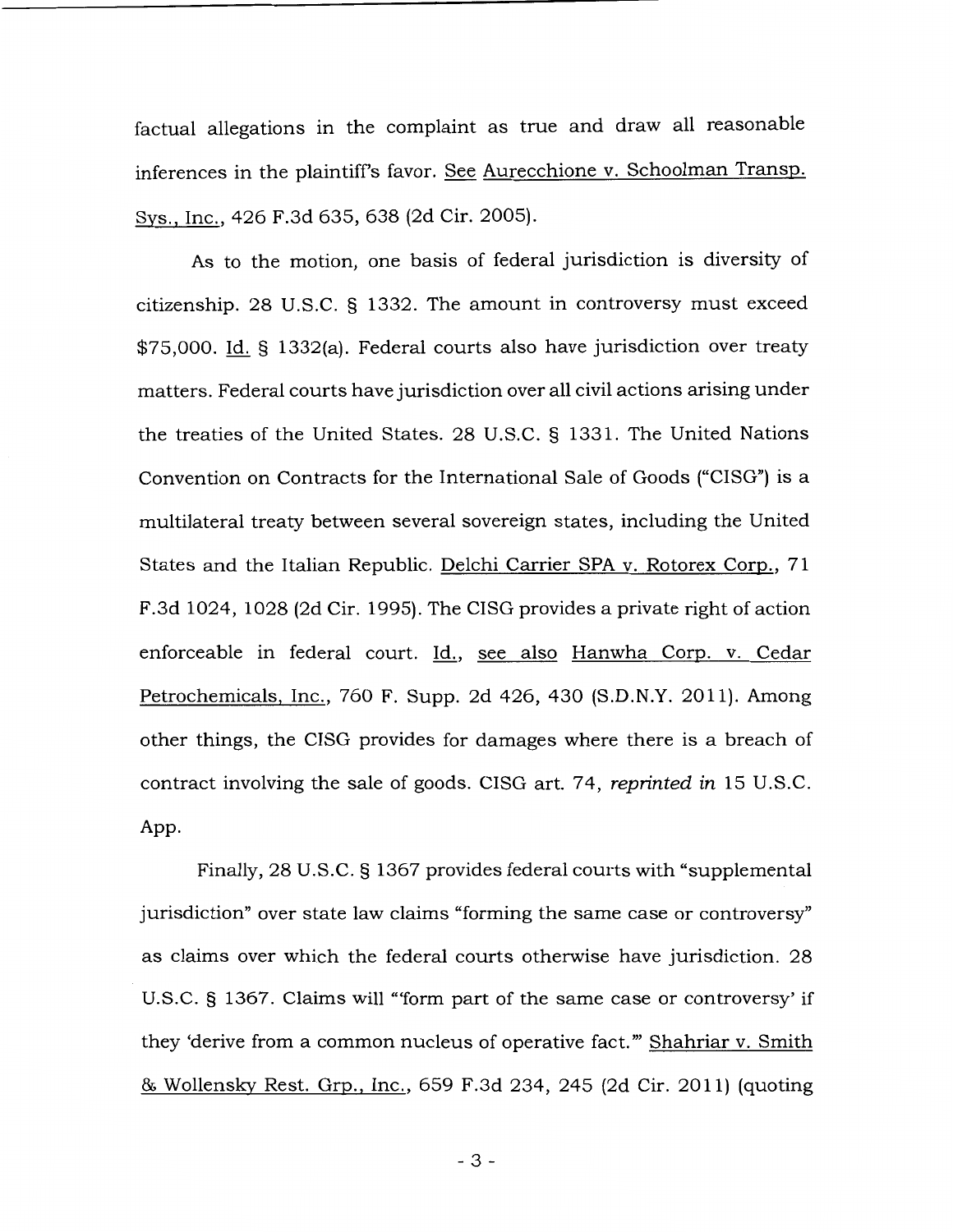Briarpatch Ltd., L.P. v. Phoenix Pictures, Inc., 373 F.3d 296, 308 (2d Cir.2004)).

Defendant Morello's motion to dismiss should be denied because plaintiff has shown two grounds for federal court jurisdiction in this matter. First, plaintiff has correctly invoked this court's diversity of citizenship jurisdiction. The complaint alleges, and the court accepts as true, that the parties in this case are citizens of the Italian Republic (plaintiff), the State of California (defendant HA Import, USA, Inc.), and the State of New York (defendant Morello). Thus, there is complete diversity of citizenship among them. Moreover, the complaint alleges an amount in controversy of \$96,521.29.

Second, plaintiff brings its breach of contract claims pursuant to both the United Nations Convention on Contracts, and also pursuant to state law. Because federal courts have jurisdiction over all civil actions arising under the treaties of the United States, plaintiff has successfully invoked this court's jurisdiction pursuant to 28 U.S.C. § 1331. Plaintiff also asserts a valid claim under state contract law. The court has supplemental jurisdiction over the state law claim because it shares a common nucleus of operative facts to the treaty law claim. Thus, even if diversity jurisdiction were lacking, as defendant argues, this court has subject matter jurisdiction over the case by virtue of the treaty-law claim and supplemental jurisdiction over the state-law claim.